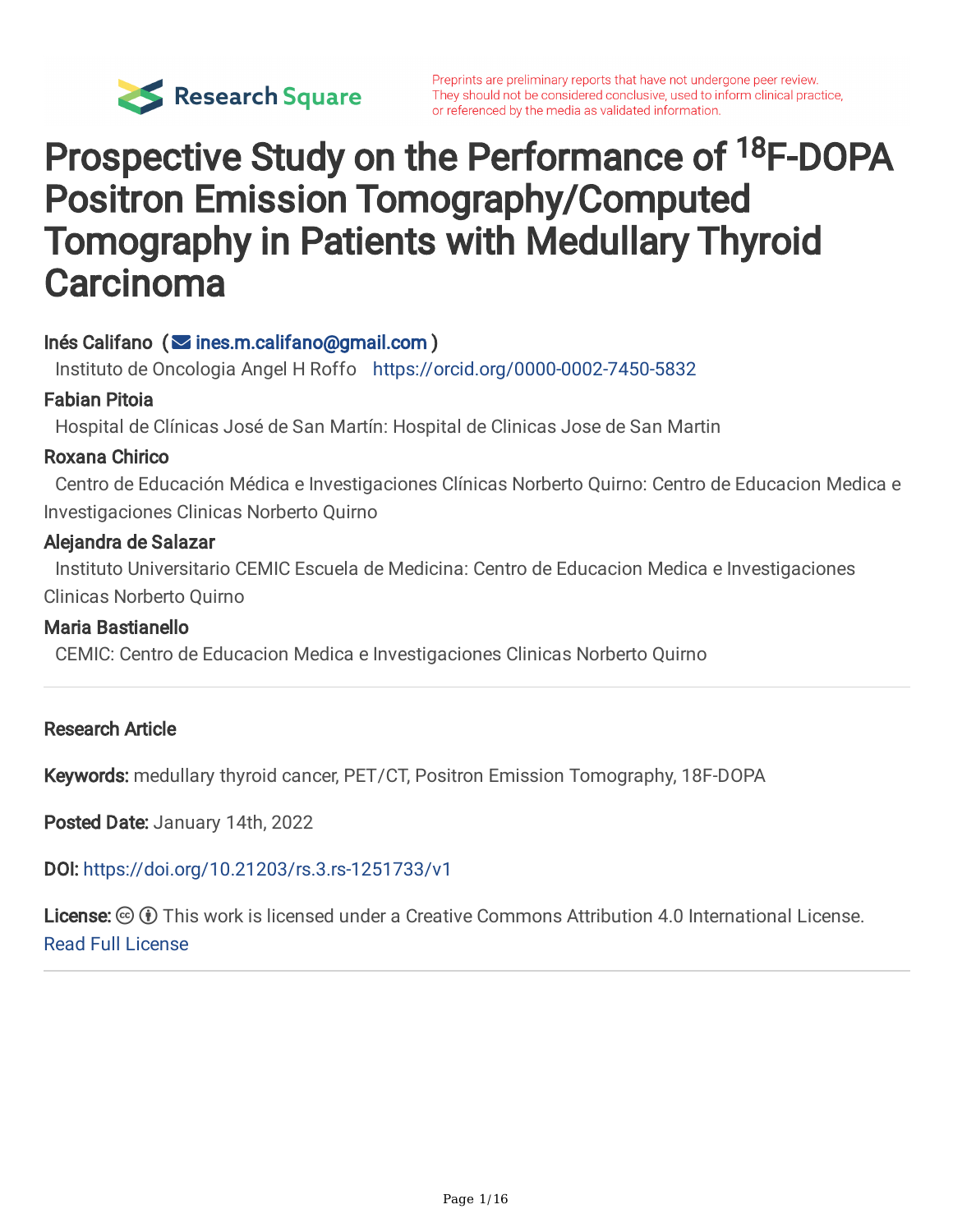## Abstract

# Purpose

<sup>18</sup>F-DOPA Positron Emission Tomography/Computed Tomography (<sup>18</sup>F-DOPA PET/CT) is a sensitive functional imaging method (65-75%) for detecting disease localization in medullary thyroid cancer (MTC). We aimed: i) to assess the clinical usefulness of <sup>18</sup>F-DOPA PET/CT in patients with MTC and elevated calcitonin (Ctn) and CEA levels and, ii) to evaluate changes in disease management secondary to the findings encountered with this methodology.

# **Methods**

thirty-six patients with MTC and Ctn levels ≥150 pg/ml were prospectively included. Neck ultrasound, chest contrast-enhanced CT, liver magnetic resonance imaging/ abdominal 3-phase contrast-enhanced CT and bone scintigraphy were carried out up to 6 months before the  $^{18}$ F DOPA PET/CT.

# **Results**

77.7% were female and 27% had hereditary MTC. Median Ctn level was 1450 pg/ml [150-56620], median CEA level 413 ng/ml [2.9-7436]. Median Ctn DT was 37.5 months [5.7-240]; median CEA DT was 31.8 [4.9- 180]. <sup>18</sup>F-DOPA PET/CT was positive in 33 patients (91.6%); in 18 (56%) uptake was observed in lymph nodes in the neck or mediastinum, in 7 cases (22%) distant metastases were diagnosed, and in 8 additional patients (24%) both locoregional and distant sites of disease were found. Ctn and CEA levels were higher in patients with  $\geq 3$  foci of distant metastases. In 14 patients (38.8%), findings on <sup>18</sup>F-DOPA PET/CT led to changes in management; surgery for locoregional lymph nodes was the most frequent procedure in 8 patients (22%).

# **Conclusion**

<sup>18</sup>F-DOPA PET/CT was useful for the detection of recurrent disease in MTC and provided helpful information for patient management.

## Introduction

Medullary thyroid carcinoma (MTC) accounts for less than 2% of all thyroid cancers. It arises from the parafollicular cells, and it usually secretes calcitonin (Ctn) and carcinoembryonic antigen (CEA), which are useful tumor markers. Although it generally presents as a sporadic tumor, nearly 25% of MTC are found to be hereditary [1].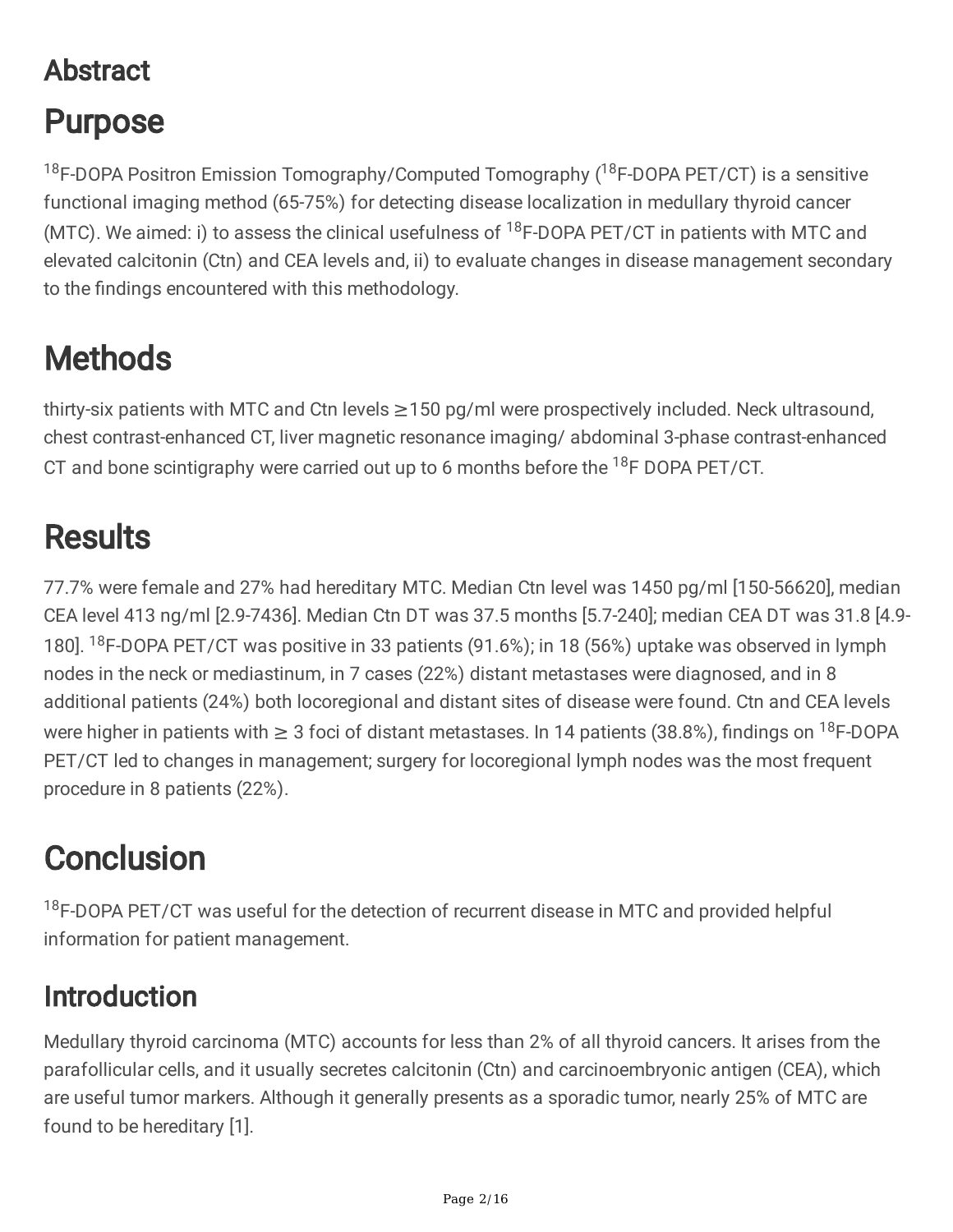Localization of recurrent or persistent disease after initial treatment of MTC is often challenging. MTC usually disseminates to lymph nodes in the central neck, with further spread to cervical and mediastinal lymph nodes. Distant metastases occur at the moment of the diagnosis of MTC in 10-12% of cases, and they are most frequently located in the liver, bone, and lungs [2, 3].

A combination of neck ultrasound (US), chest contrast-enhanced computed tomography (CT), abdominal magnetic resonance imaging (MRI) or three-phase contrast-enhanced abdominal CT, and axial MRI combined with bone scintigraphy is usually recommended for radiological surveillance of patients with elevated tumor markers [1, 4, 5]. Nevertheless, in up to 20% of cases, these procedures may fail to identify the sites of metastatic disease, underscoring an unmet need for more accurate diagnostic procedures [6].

Performance results of <sup>18</sup>F-Fluorodeoxyglucose (FDG) PET/CT for assessing the extent of disease in patients with MTC vary widely. <sup>18</sup>F -FDG PET/CT is recognized as a useful staging method in patients with markedly elevated Ctn levels (above 1000 pg/ml), short Ctn doubling time, or in patients in whom aggressive disease is suspected. Nevertheless, in the majority of cases, MTC is a slow-growing tumor, and consequently, low FDG uptake is expected [7–9].

 $^{18}$ F Dihydroxyphenylalanine ( $^{18}$ F-DOPA) is a label amino acid that is also used as a radiotracer for PET/CT. The uptake of DOPA is elevated in neuroendocrine cells because this molecule is incorporated into the cytoplasm by using an amino acid transporter called LATs (L- type amino acid transporter) and then converted to <sup>18</sup>F-dopamine by cytosolic aromatic amino acid decarboxylase (AADC) which plays a special role in neuroendocrine cells. The combination of both mechanisms allows for increased <sup>18</sup>F-DOPA uptake in MTC lesions [10].

.<sup>18</sup>F DOPA PET/CT is a functional imaging method that was shown to be highly sensitive (65-75%) for detecting disease localization in MTC [10]. However, its role in the follow-up of patients with MTC and elevated serum tumoral markers remains uncertain. We aimed to assess the clinical usefulness of <sup>18</sup>F-DOPA PET/CT in patients with MTC and elevated Ctn and CEA, by comparing its performance with the standard imaging procedures routinely carried out in these patients and evaluating changes in disease management secondary to the findings found with this methodology.

# Material And Methods Patient population

From August 2016 to November 2019, we included thirty-six consecutive adult patients with proven histologic diagnosis of MTC and Ctn level ≥150 pg/ml after initial treatment were prospectively included in this study. None of the patients had previously received any systemic treatment .

In each case, the standard combination of American Thyroid Association (ATA) guidelines-recommended procedures was carried out up to six months before the <sup>18</sup>F-DOPA PET/CT [1].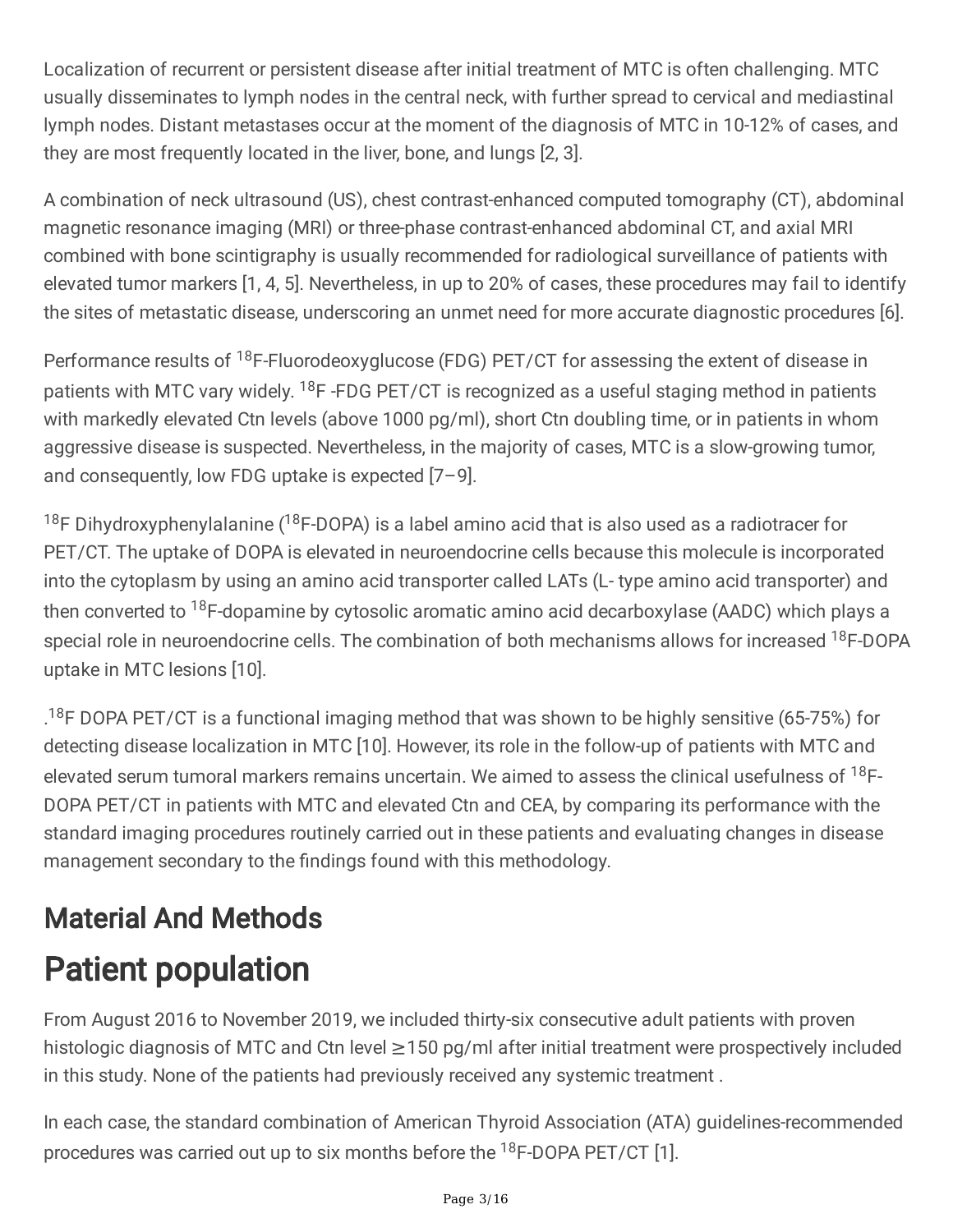Neck US was performed to assess the presence of cervical lymph nodes and/or thyroid bed recurrence. Metastatic lymph nodes were diagnosed when the following features were present: round shape, increased size, and loss of fatty hilum, irregular margins, heterogeneous echotexture, calcifications and increased vascularity throughout the lymph node on Doppler evaluation. Hypoechoic nodules in the thyroid bed with calcification and imprecise margins were diagnosed as local recurrence. When cytological confirmation of diagnosis was needed, fine needle aspiration of suspicious lymph nodes or of those lesions in the thyroid bed was performed, as well as CT measurement in aspiration needle washout fluid.

On chest CT scan, multiple micronodular lesions or larger, round nodules were considered as lung metastases.

Liver metastases were diagnosed on three-phase contrast-enhanced CT when lesions were hyperdense in arterial phase and hypo or isodense during the portal vein phase. If liver MRI was performed, hepatic metastases were diagnosed when masses were iso or hypointense in T1-WI and iso to hyperintense in T2- WI and similar enhanced findings similar to those on CT. Histologic or cytologic confirmation of metastases was obtained when each investigator deemed it necessary, however, it was not considered mandatory.

## <sup>18</sup> F-DOPA PET/CT

All patients underwent whole body <sup>18</sup>F-DOPA PET/CT for assessment of the extent of disease at CEMIC University Hospital.

Patients were fasted for at least 4 hours before injection of the radiotracer. All <sup>18</sup>F-DOPA PET/CT scans were acquired using a GEMINI 64 TOF PHILIPS Healthcare, Cleveland. Early imaging (30 minutes) of neck and superior mediastinal were acquired in all the patients and then whole body scanning 60 minutes after injection of 2.59 MBq/Kg <sup>18</sup>F-DOPA. Transaxial, coronal and sagittal PET images were analyzed for visual and semiquantitative analysis calculating mean and maximum standardized uptake value (SUV max) of the data were corrected for dead time, decay and photon attenuation and reconstructed in a 128 x 128 matrix. PET data were reconstructed with CT-based attenuation correction. All images were analyzed by consensus of two experienced nuclear medicine and two radiologist physicians.

# Laboratory Measurements

Ctn levels were assessed by electrochemiluminescense ® (Elecsys Roche, Cobas e411), and CEA levels were measured by autoanalyzer. Ctn and CEA doubling times (DT) were calculated using the ATA online calculator [11]. At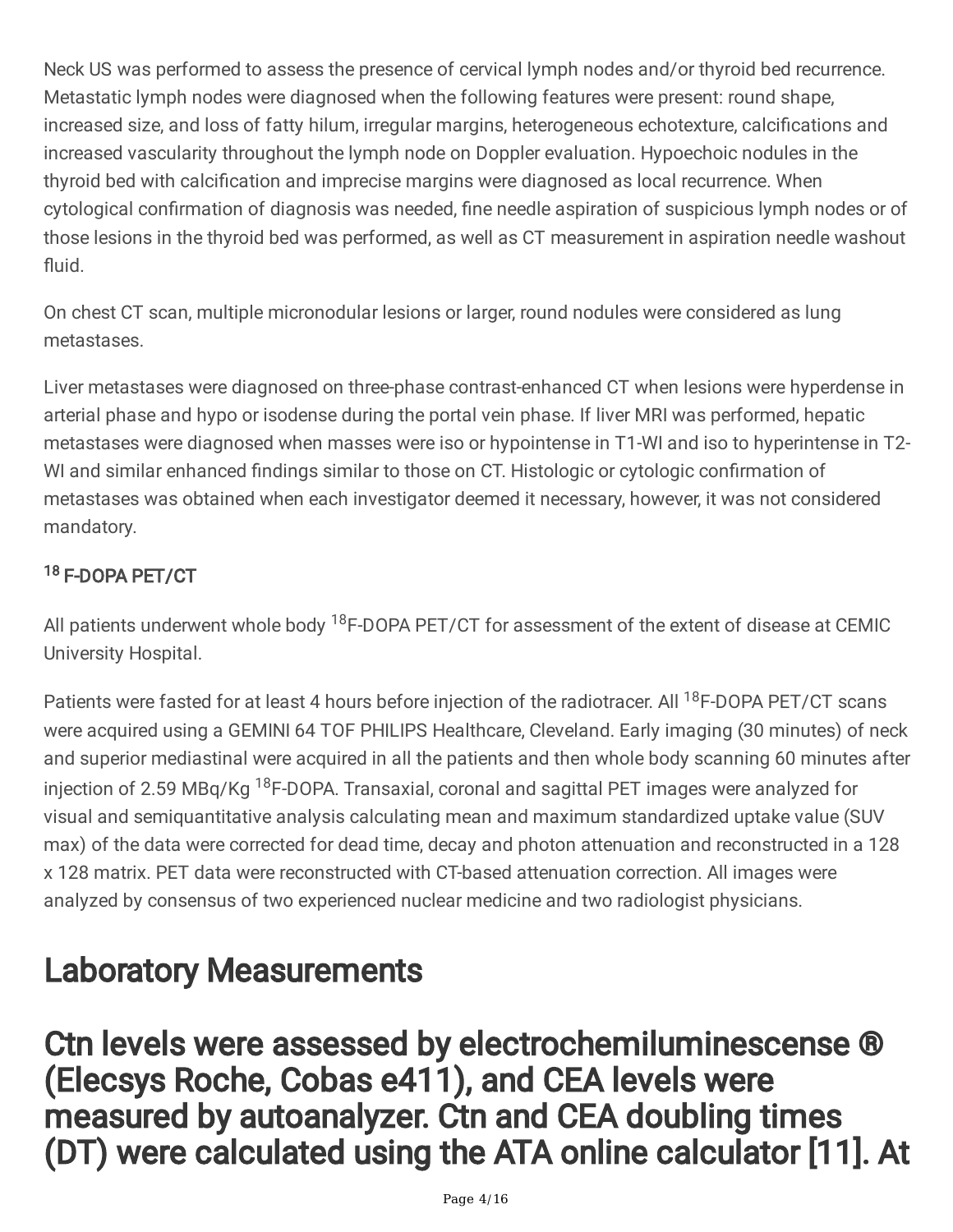least 4 measurements over two years were required. Patients undergoing any therapeutic intervention during this lapse were excluded.

All procedures were performed in accordance with the ethical standards as laid down in the 1964 Declaration of Helsinki and its later amendments; informed written consent was obtained from all patients.

# Statistical Analysis

Continuous variables were expressed as means ± SD or median (interquartile range), according to their distribution; and categorical data were expressed in percentages. Continuous variables were compared using Mann–Whitney U and Kruskal-Wallis tests; χ2 test was used to compare categorical variables. A p value <0.05 was considered significant. Statistical analyses were performed using SPSS (Version 21: SPSS Inc, Chicago,Il).

## **Results**

Thirty-six patients were enrolled from August 2016 to November 2019. Baseline patient and tumor characteristics can be observed in Table 1. Most patients were women (77.7%), mean age at diagnosis was 53.5 years, and hereditary disease was found in 27% of cases.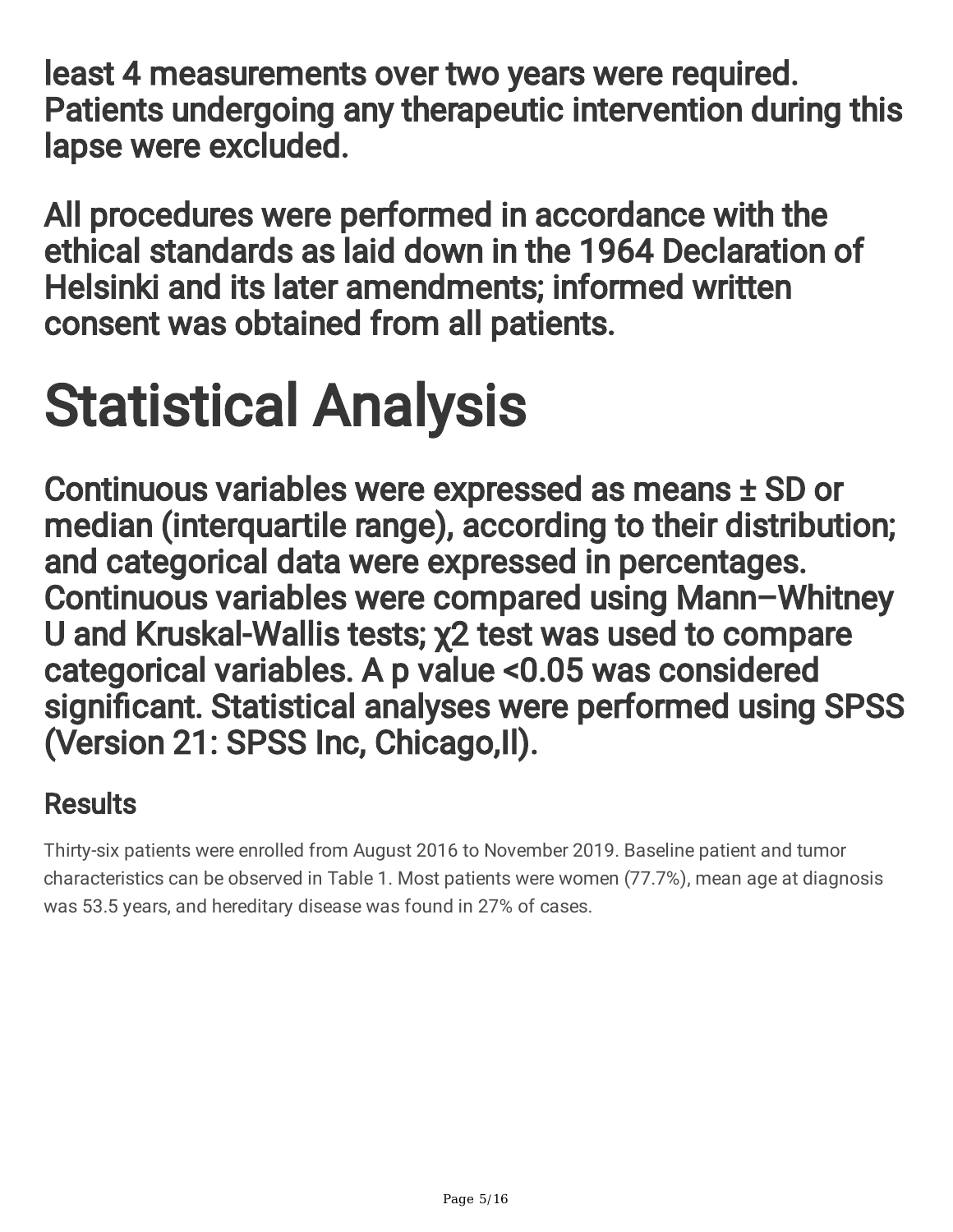| General characteristics of 36 patients with MTC and Ctn $\geq$ 150 pg/ml                                                 |                  |  |  |  |
|--------------------------------------------------------------------------------------------------------------------------|------------------|--|--|--|
| Τ                                                                                                                        | 5                |  |  |  |
| $\pmb{\mathsf{X}}$                                                                                                       | 9(25%)           |  |  |  |
| 1                                                                                                                        | 7 (19.4%)        |  |  |  |
| $\mathbf{2}$                                                                                                             | 11 (30.5%)       |  |  |  |
| 3                                                                                                                        | 4(11.1%)         |  |  |  |
| 4                                                                                                                        |                  |  |  |  |
| $\mathsf{N}$                                                                                                             | 3                |  |  |  |
| X                                                                                                                        | 7(19.4%)         |  |  |  |
| $\boldsymbol{0}$                                                                                                         | 6(16.6%)         |  |  |  |
| 1a                                                                                                                       | 20 (55.5%)       |  |  |  |
| 1 <sub>b</sub>                                                                                                           |                  |  |  |  |
| M                                                                                                                        | 32 (88.9%)       |  |  |  |
| 0                                                                                                                        | 4(11.1%)         |  |  |  |
| 1                                                                                                                        |                  |  |  |  |
| $\mathsf S$                                                                                                              | 3                |  |  |  |
| X                                                                                                                        | 1(2.8%)          |  |  |  |
|                                                                                                                          | 5(13.9%)         |  |  |  |
| $\overline{2}$                                                                                                           | 5(13.9%)         |  |  |  |
| 3                                                                                                                        | 22 (61.1%)       |  |  |  |
| 4                                                                                                                        |                  |  |  |  |
| Ctn (pg/ml), median [range]                                                                                              | 1450 [150-56620] |  |  |  |
| Ctn DT (months), median[range] n=25                                                                                      | 37.5 [5.7-240]   |  |  |  |
| CEA (ng/ml), median [range]                                                                                              | 413 [2.9-7436]   |  |  |  |
| CEA DT (months), median [range] n=29                                                                                     | 31.8 [4.9-180]   |  |  |  |
| Time from initial surgery to <sup>18</sup> -F-DOPA                                                                       | 96 [0-420]       |  |  |  |
| T: Tumor; N: Node; M: metastases; S: Stage; Ctn: calcitonin; CEA: carcinoembrionary antigen: DT:<br><b>Doubling time</b> |                  |  |  |  |

Table 1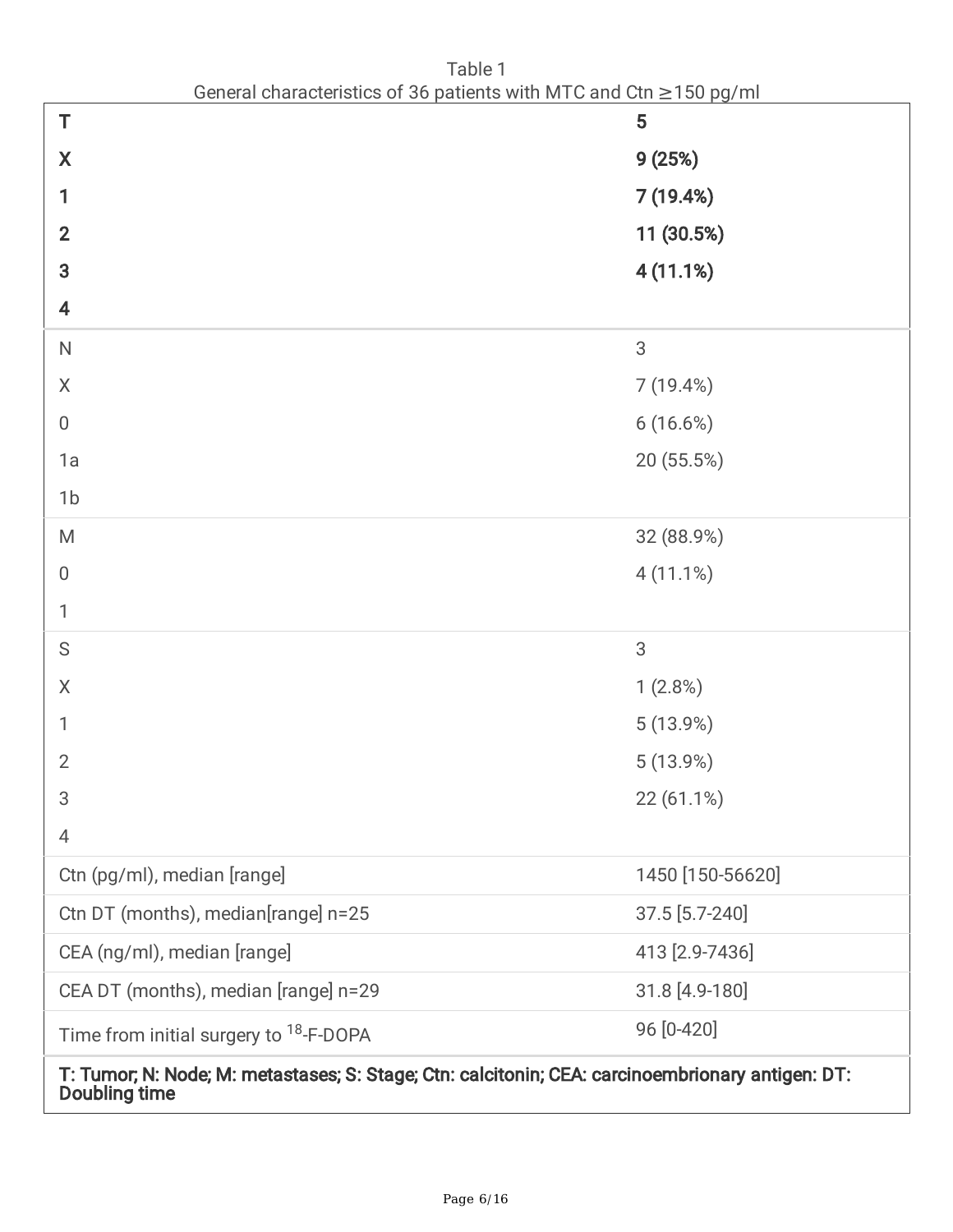<sup>18</sup>F-DOPA PET/CT was positive in 33 patients (91.6%). In 18 (56.25%) of positive <sup>18</sup>F-DOPA PET/CT scans, uptake was observed in lymph nodes in the neck or mediastinum, in 7 (21.8%) distant metastatic disease was diagnosed. In 8 (24.2%) patients there was involvement of both locoregional and distant sites. (Table 2; figures 1,2,3) 1,2,3)

 $Table 2$ 

| Tapic Z<br>Findings on <sup>18</sup> F-DOPA PET/CT according to clinical features, disease extension and tumoral markers |            |                         |                              |                                     |      |  |  |
|--------------------------------------------------------------------------------------------------------------------------|------------|-------------------------|------------------------------|-------------------------------------|------|--|--|
| No uptake<br>$N=3$                                                                                                       |            | Locoregional<br>disease | <b>Distant</b><br>metastases | Locoregional and<br>distant disease | p    |  |  |
|                                                                                                                          |            | $N=18$                  | $N=7$                        | $N=8$                               |      |  |  |
| Age at diagnosis<br>(years)                                                                                              | 58.8±18.8  | $52.3 \pm 18.5$         | 58.6±12.2                    | $45.1 \pm 13.7$                     | 0.23 |  |  |
| Months from<br>diagnosis                                                                                                 | 24.0±19.6  | 120.0±97.0              | $97.7 \pm 42.4$              | 149.1±146.6                         | 0.23 |  |  |
| Ctn $(pg/ml)$                                                                                                            | 2177±2773  | 4872±12376              | 5798±6890                    | 15836±19196                         | 0.23 |  |  |
| Ctn DT (months)                                                                                                          | 76.3±50.1  | 58.9±66.1               | $24.7 \pm 21.0$              | 98.6±91.0                           | 0.4  |  |  |
| CEA ng/ml                                                                                                                | 74.0±115.2 | 116.8±240.6             | 237.5±307.7                  | 1301±2724                           | 0.17 |  |  |
| <b>CEADT</b><br>(months)                                                                                                 | 62.9±22.7  | 58.4±53.9               | $31.2 \pm 24.8$              | $52.1 \pm 44.0$                     | 0.66 |  |  |
| <b>SUVm</b>                                                                                                              | <b>NA</b>  | $6.9 + 3.4$             | $9.0 \pm 3.3$                | $8.5 \pm 4.0$                       | 0.31 |  |  |
| Ctn: calcitonin; CEA: carcinoembrionary antigen: DT: Doubling time                                                       |            |                         |                              |                                     |      |  |  |

Metastatic disease was more frequently found in the liver (n=9, 27.2%), followed by bone/s (n=7, 21.8%) and lungs (n=2, 6%). In 2 patients with adrenal gland uptake, surgical resection was performed and pathology report confirmed unilateral pheochromocytoma in both cases. No statistical differences in SUV max, time from initial surgery, Ctn/CEA levels or DT of Ctn/CEA were found when comparing patients with locoregional and distant disease (Table 2). However, when results were analyzed according to the extension of the disease, those patients with more than 3 foci of distant metastases had significantly higher levels of Ctn and CEA when compared with patients with more limited disease (Table 3)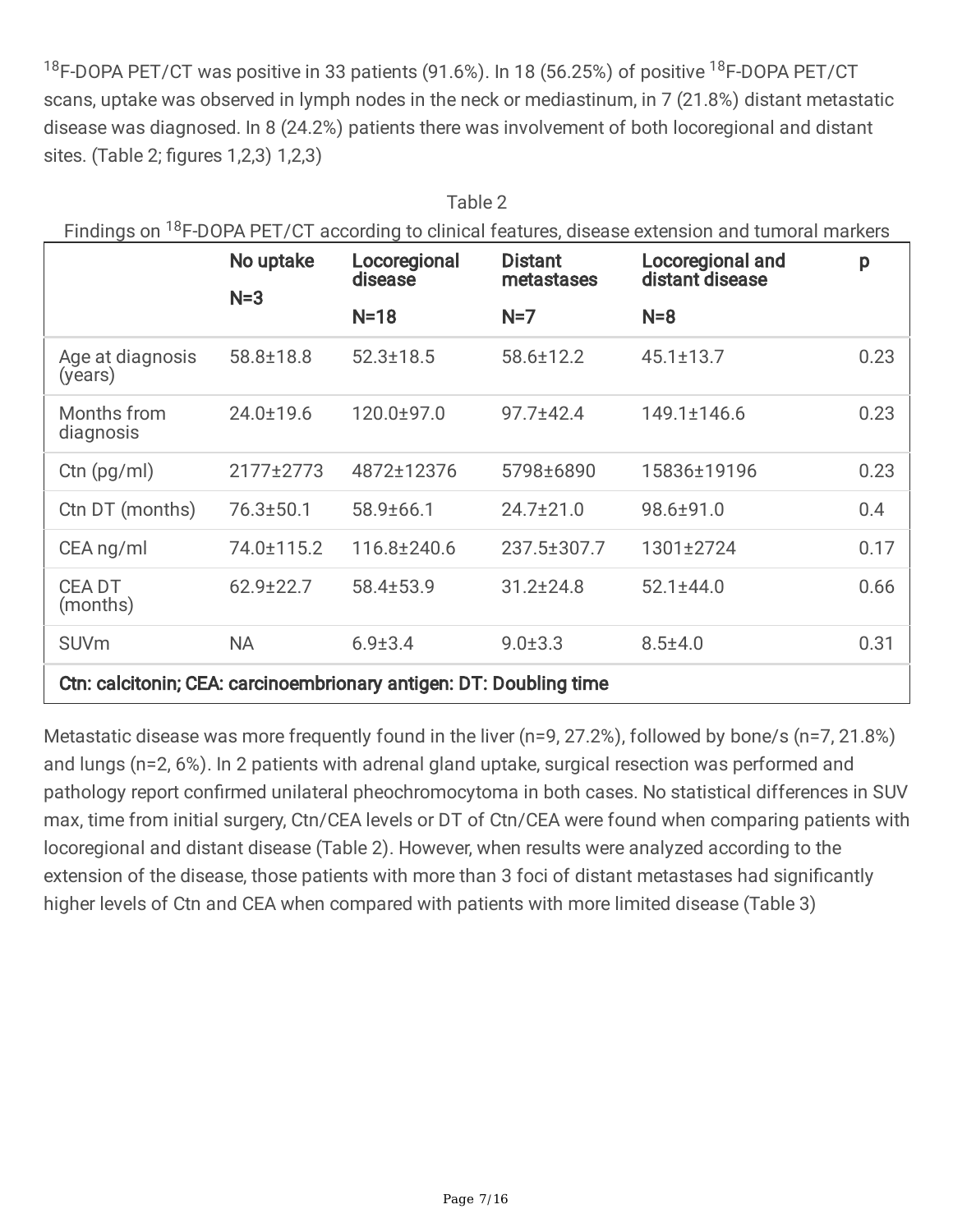| Table 3                                                                          |                   |                   |                     |       |  |  |  |
|----------------------------------------------------------------------------------|-------------------|-------------------|---------------------|-------|--|--|--|
| Comparison of tumoral markers according to the number of foci of distant disease |                   |                   |                     |       |  |  |  |
|                                                                                  | 0                 | <3                | $\geq$ 3            | p     |  |  |  |
| Ctn (pg/ml)                                                                      | 748 (304; 1800)   | 2000 (526; 11849) | 12746 (6987; 29155) | 0.006 |  |  |  |
| Ctn DT (months)                                                                  | 40.8 (26.5; 58.4) | 34.6 (9.6; 85.9)  | 15.0(6.7)           | 0.67  |  |  |  |
| CEA (ng/ml)                                                                      | 16.3(6.7; 86.7)   | 57.0 (12.7; 573)  | 329.0 (170; 2266)   | 0.027 |  |  |  |
| <b>CEA DT (months)</b>                                                           | 46.8 (21.0; 86.1) | 31.4 (17.9; 46.6) | 44.6 (10.6; 116)    | 0.53  |  |  |  |
| Ctn: calcitonin; CEA: carcinoembrionary antigen: DT: Doubling time               |                   |                   |                     |       |  |  |  |

In 14 patients (38.8%), findings on <sup>18</sup>F-DOPA PET/CT led to changes in management. Eight patients (22%) underwent surgery for locoregional lymph nodes, two started treatment with a multikinase inhibitor, one was submitted to cervical external beam radiotherapy, and one received chemoembolization of liver metastases (Figure 4).

## **Discussion**

Synthesis and use of <sup>18</sup>F-DOPA were developed more than three decades ago, and were described by Barrio et al [12]. Though originally designed for Parkinson´s disease, this radiotracer has demonstrated enzyme activity in neuroendocrine tumors, thus showing its potential as a new radiotracer for all diseases with presence/increased activity of aromatic amino acid decarboxylase (AADC) [13]. In one of the first reports, it was suggested that <sup>18</sup>F-DOPA PET/CT was a useful supplement to morphological diagnostic imaging, improving lymph node staging and enabling a more specific diagnosis of primary tumors and local recurrence [14]. However, the current ATA guidelines for the management of MTC, published in 2015, do not endorse the diagnostic use of <sup>18</sup> F-DOPA PET/CT in the follow up of these patients [1], since the use of<sup>18</sup>F-DOPA was approved in the USA in 2019 [15]. Therefore, on a worldwide level, there is a lack of consensus regarding recommendations under which setting <sup>18</sup> F-DOPA PET/CT should be carried out. While European Society of Medical Oncology Guidelines acknowledge <sup>18</sup>F-DOPA PET/CT usefulness in detecting unidentified or small metastases, they also admit that high cost and low availability may make this method unsuitable [5]. The National Comprehensive Cancer Network guidelines do not recommend performing <sup>18</sup>F-DOPA PET/CT, but 68 Ga DOTAs [16]. Finally, the European Association of Nuclear Medicine guidelines state that <sup>18</sup>F-DOPA PET/CT should be considered a first line procedure when compared with other PETs [10].

In recent years, there was an increasing body of publications on the advantages of <sup>18</sup>F-DOPA PET/CT in MTC, where it was found to be a sensitive imaging tool for detecting foci of disease, both regional and distant [10]. In patients with indolent MTC (eg prolonged Ctn/CEA DT), it was shown to be superior to other imaging procedures, both traditional scans and functional.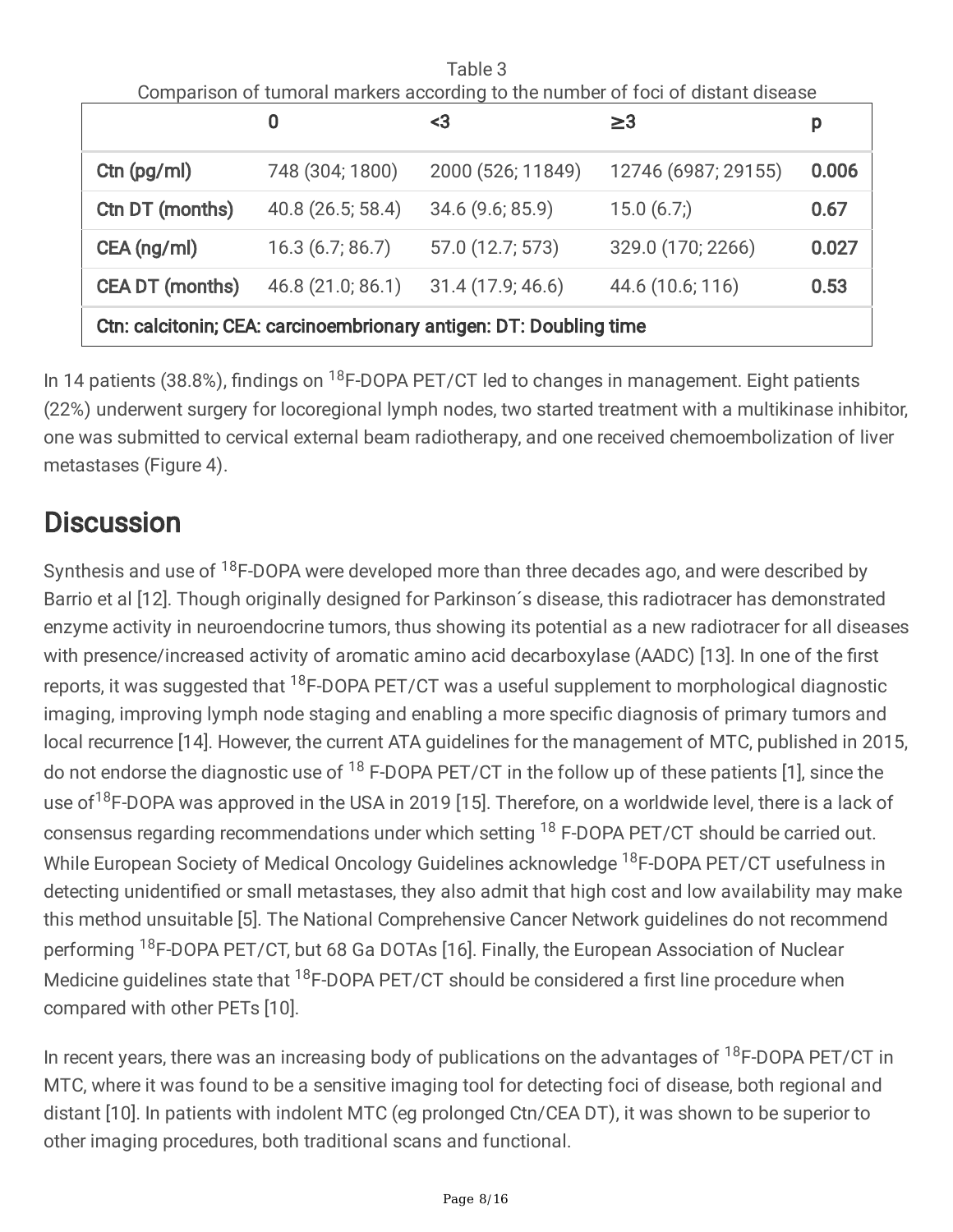Rates of detection of disease with <sup>18</sup> F-DOPA PET/CT range between 45-78% [4, 17, 18]. We found an even larger rate in our population of 36 patients with MTC and Ctn levels ≥150 pg/ml after initial treatment, where abnormal findings in <sup>18</sup>F-DOPA PET/CT were found in over 90% of cases. This underscores the sensitivity of the <sup>18</sup>F-DOPA PET/CT in restaging patients.

In the present series, half of the foci of disease were found in locoregional lymph nodes (n=18), in agreement with previous findings [6]and they were slightly more frequent in the mediastinum (n=10) than in the neck (n=8).

<sup>18</sup>F-DOPA PET/CT was also useful for detection of distant metastases, which were found in 44% of patients. In nearly half of them, distant metastases coexisted with locoregional involvement. As expected, the most frequent distant metastatic localization was the liver in over half of the patients. No differences were found in findings of <sup>18</sup> F-DOPA PET/CT according to Ctn/CEA levels. It is relevant to mention that in two of 10 patients with diagnosis of multiple endocrine neoplasia type 2 A, <sup>18</sup>F-DOPA PET/CT was also useful to detect associated pheochromocytoma [19].

Of note, every patient in the present series had undergone conventional imaging procedures recommended for MTC with elevated biochemical markers after initial treatment, including neck US, chest contrast-enhanced CT, liver MRI/ abdominal 3 phase contrast-enhanced CT and bone scintigraphy. However, <sup>18</sup> F-DOPA PET/CT led to changes in management in nearly 40% of the cases. This highlights the clinical impact of the accurate disease characterization achieved by the additional information obtained by <sup>18</sup>F-DOPA PET/CT. The most frequent change in management based on <sup>18</sup> F-DOPA PET/CT results was the decision to perform surgical procedures on locoregional lymph nodes in patients without distant metastases. According to the ATA guidelines [1], neck US is considered the first method for locating cervical disease in MTC. However, in the preoperative setting of MTC patients, some studies found that <sup>18</sup> F-DOPA PET/CT was more sensitive than US for the detection of both central and lateral lymph nodes [20, 21]. Coincidently, Terroir et al found that, in MTC patients with elevated tumoral markers, <sup>18</sup>F-DOPA PET/CT was more sensitive than US, CT and MRI to detect foci of disease in the neck and mediastinum [22]. <sup>18</sup>F-DOPA PET/CT has the advantage of detecting recurrences in cervical areas not easily assessed by US (such as retropharyngeal space), providing better assessment of small or nonspecific findings on CT/MRI in patients with post-surgical changes in the normal anatomy of the neck. Based on data from two meta-analysis [23, 24] Castinetti recommends that <sup>18</sup> F-DOPA PET/CT should be the first-choice radiopharmaceutical study for staging at the setting of preoperative neck surgery and it could also be useful for the accurate assessment of small foci of disease which may be submitted to active surveillance [25].

Our findings suggest that <sup>18</sup> F-DOPA PET/CT may be more useful when it is performed in patients with suspected low tumor burden (i.e. patients with biochemical recurrence and tumoral markers suggesting limited extent of disease), or in cases with isolated cervical and/or mediastinal lymph nodes, among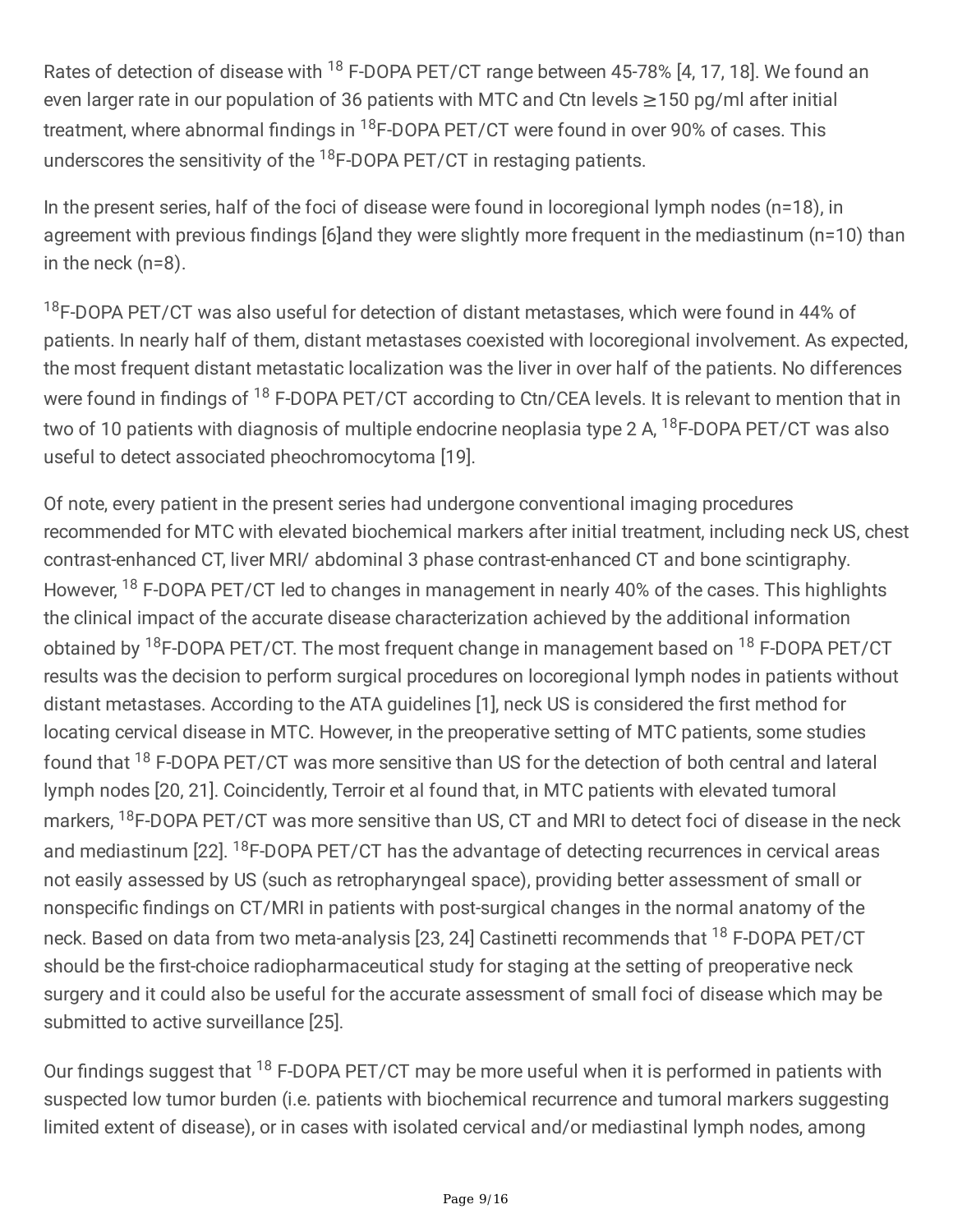whom ruling out distant metastases is crucial to define whether a surgical intervention might be beneficial. Further studies are needed to elucidate this.

The present study has several limitations, such as the reduced number of patients included, due to the low incidence of MTC. Ctn and CEA DT were not available in every case, which was due to changes over time in methodologies of measurement of Ctn and/or CEA in some patients. Histological confirmation of <sup>18</sup>F-DOPA PET/CT-positive lesions was not systematically obtained. However, it is important to stress that in the setting of elevated tumoral markers, a lesion with uptake on <sup>18</sup>F-DOPA PET/CT, is highly specific for metastatic disease, due to the low incidence of non-oncological causes of false positive uptake [26].

## **Conclusion**

<sup>18</sup> F-DOPA PET/CT was useful for the detection of recurrent disease in MTC, regardless of serum Ctn/CEA levels and their DT, and provided helpful information for patient management, in addition to conventional imaging procedures, which led to management changes in nearly 40% of the population.

## **Declarations**

Ethical approval: All procedures performed in this study were in accordance with the ethical standards of the institutional research committee and with the principles of the 1964 Declaration of Helsinki and its later amendments. Written informed consent was obtained from every participant patient.

Funding: The authors declare that no funds, grants, or other support were received during the preparation of this manuscript.

**Conflict of interest:** The authors declare that they have no conflict of interest

## Acknowledgements

We thank Drs. Eduardo Faure and Graciela Berlingieri for the referral of patients

## References

- 1. S. Wells, Revised American Thyroid Association Guidelines for the management of medullary thyroid carcinoma. Thyroid 25(6), 567–590 (2015). https://doi.org/ 10.1089/thy.2014.0335
- 2. M.R. Pelizzo. Natural history, diagnosis, treatment and outcome of medullary thyroid cancer: 37 years experience on 157 patients. Eur. J. Surg. Oncol., 33 (4), 493–497 (2007) https://doi.org/ 10.1016/j.ejso.2006.10.021
- 3. L. Louhibi, Demographic, clinical, and genetic characteristics of patients with medullary thyroid cancer in the past 16 years in Castilla-La Mancha. Endocrinol Nutr 61(8), 398–403 (2014). https://doi.org/ 10.1016/j.endonu.2014.02.006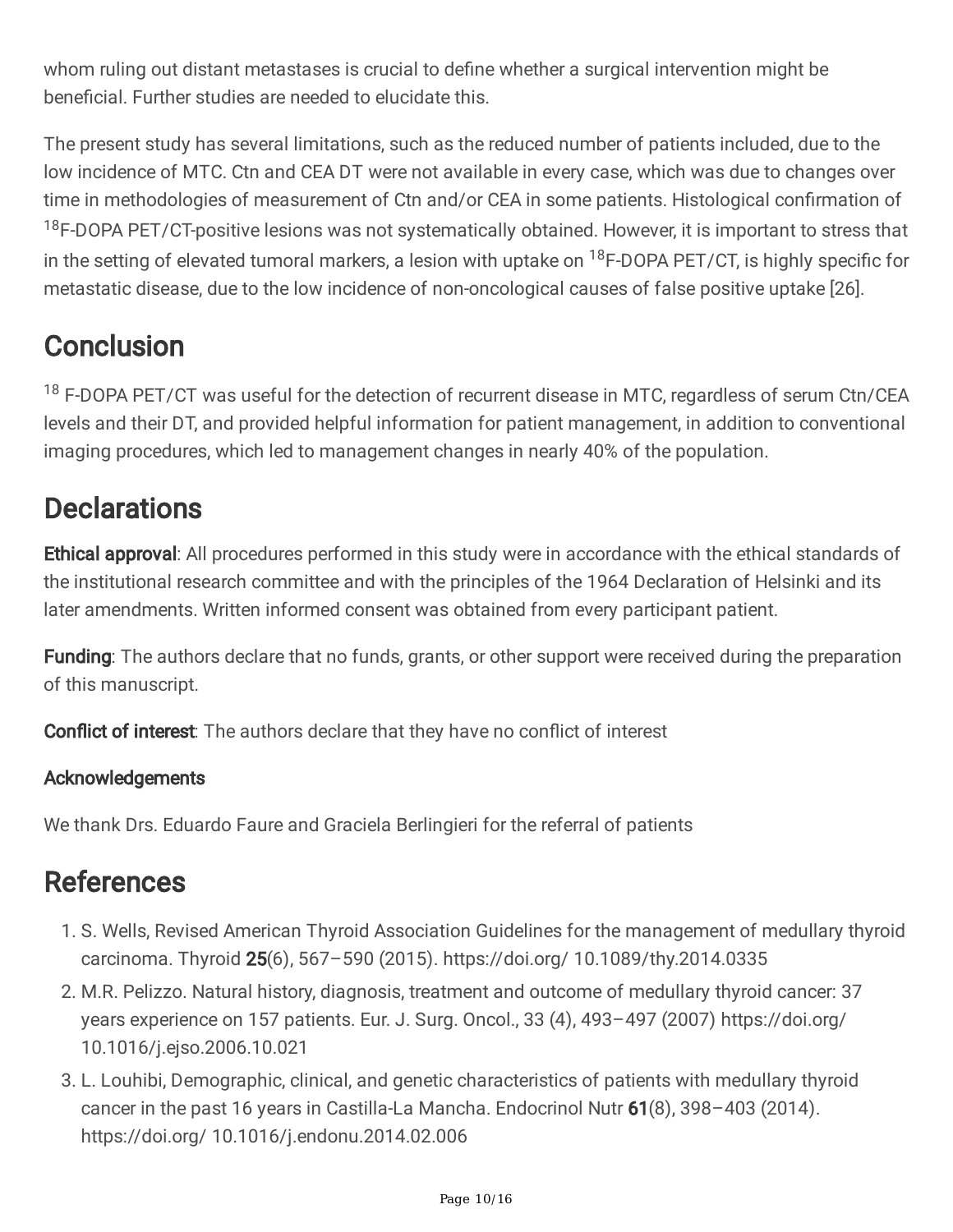- 4. K.S. Slavikova, What is currently the best radiopharmaceutical for the hybrid PET/CT detection of recurrent medullary thyroid carcinoma? Curr Radiopharm 6(2), 96–105 (2013). https://doi.org/ 10.2174/1874471011306020006
- 5. S. Filetti, Thyroid Cancer: ESMO Clinical Practice Guidelines for Diagnosis, Treatment and Follow-up. Ann. Oncol. 30(12), 1856–1883 (2019). https://doi.org/ 10.1093/annonc/mdz400
- 6. A. Giraudet, Imaging medullary thyroid carcinoma with persistently elevated calcitonin levels. J Clin Endocrinol Metab 92(11), 4185–4190 (2007). https://doi.org/ 10.1210/jc.2007-1211
- 7. G. Treglia, Detection rate of recurrent medullary thyroid carcinoma using fluorine-18 fluorodeoxyglucose positron emission tomography: a meta-analysis. Endocrine 42, 535–545 (2012). https://doi.org/10.1007/s12020-012-9671-6
- 8. J. Yang, The combined use of calcitonin doubling time and 18F-FDG PET/CT improves prognostic values in medullary thyroid carcinoma: the clinical utility of 18F-FDG PET/CT. Endocr Pract 23(8), 942–948 (2017). https://doi.org/10.4158/EP171806.OR
- 9. Y. Ito, Calcitonin doubling time in medullary thyroid carcinoma after the detection of distant metastases keenly predicts patients' carcinoma death. Endocr. J. 63(7), 663–667 (2016). https://doi.org/ 10.1507/endocrj.EJ16-0140
- 10. L. Giovanella, EAMN practice guideline for PET TC imaging in medullary thyroid carcinoma. Eur J Nucl Med Mol 47(1), 61–77 (2020). https://doi.org/10.1007/s00259-019-04458-6
- 11. https://www.thyroid.org/professionals/calculators/
- 12. W. Melega, L-6-e8F]Fluoro-DOPA Metabolism in monkeys and humans: biochemical parameters for the formulation of tracer kinetic models with positron emission tomography. J. Cereb. Blood Flow Metab. 11, 890–897 (1991). https://doi.org/10.1038/jcbfm.1991.154
- 13. M. Bergström, In vivo demostration of enzyme actity in endocrime pancreatric tumors: decarboxylation of carbon 11 DOPA to carbon 11 dopamine. J Nucl Med 37, 32–37 (1996)
- 14. S. Hoegerle, 18F-DOPA positron emission tomography for tumour detection in patients with medullary thyroid carcinoma and elevated calcitonin levels. Eur. J. Nucl. Med. 28(1), 64-71 (2001). https://doi.org/10.1007/s002590000404
- 15. https://www.fda.gov/drugs/drug-approvals-and-databases/drug-trials-snapshots-fluorodopa-f-18.
- 16. R. Haddad. NCCN Guidelines version 2.2021. Thyroid carcinoma. https://www.nccn.org/professionals/physician\_gls/pdf/thyroid.pdf. Accessed 10/15/2021
- 17. A. Archier, (18)F-DOPA PET/CT in the diagnosis and localization of persistent medullary thyroid carcinoma. Eur J Nucl Med Mol Imaging 43(6), 1027–1033 (2016). https://doi.org/10.1007/s00259- 015-3227-y
- 18. F. Caobelli, Predictive and prognostic value of 18F-DOPA PET/CT in patients affected by recurrent medullary carcinoma of the thyroid. Ann Nucl Med 1(32), 7–15 (2018). https://doi.org/10.1007/s12149-017-1213-0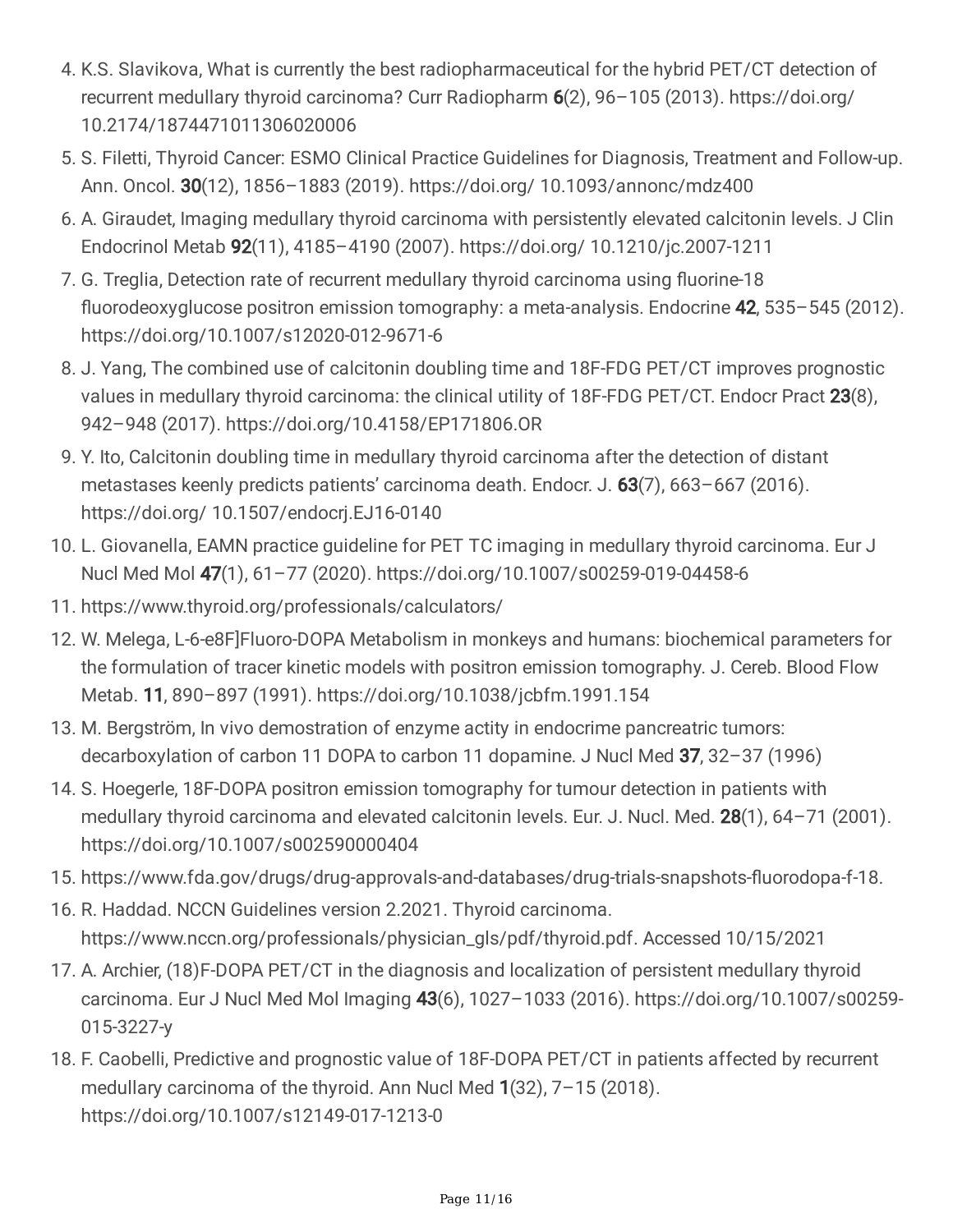- 19. W. Noordzij, Adrenal tracer uptake by 18F-FDOPA PET/CT in patients with pheochromocytoma and controls. Eur J Nucl Med Mol Imaging 46, 1560–1566 (2019). https://doi.org/10.1007/s00259-019- 04332-5
- 20. L. Brammen. Medullary thyroid carcinoma: do ultrasonography and F-DOPA-PET-CT influence the initial surgical strategy? Ann Surgery Oncology, 3919–3927 (2018). https://doi.org/ 10.1245/s10434-018-6829-3
- 21. S. Rasul, 18 F DOPA PET /TC in diagnosis and stating of primary thyroid carcinoma prior to surgery. Eur J Nucl Mol Imaging 45(12), 2159–2149 (2018). https://doi.org/ 10.1007/s00259-018-4045-9
- 22. M. Terroir, F-18-Dopa PET/CT is more sensitive than whole body MRI for the localization of persistent/recurrent disease of medullary thyroid. Thyroid, 29 (10), 1457–1464, https://doi.org/10.1089/thy.2018.0351
- 23. S. Lee. Comparison of 5 different PET radiopharmaceuticals for the detection of recurrent medullary thyroid carcinoma: a network meta-analysis. Clin. Nucl. Med.(45), 341–348 (2020). https://doi.org/ 10.1097/RLU.0000000000002940
- 24. G. Treglia, Comparison of 18-F DOPA, 18-F FDG and 68Ga-Somatostatin analogue PET/CT in patients with recurrent medullary thyroid carcinoma. Eur J Nucl Med Mol Imaging 39, 569–580 (2012). https://doi.org/ 10.1007/s00259-011-2031-6 569–580 ).
- 25. F. Castinetti. PET imaging in medullary thyroid carcinoma:time for reappraisal? Thyroid, 31(2), 151- 155 (2021). https://doi.org/ 10.1089/thy.2020.0674
- 26. F. Calabria. <sup>18</sup> F- DOPA. In: Calabria F, Schillaci O (eds.) Radiopharmaceuticals. A guide to PET/CT and PET/MRI, pp. 37-57. Springer Nature Switzerland AG (2020, second edition)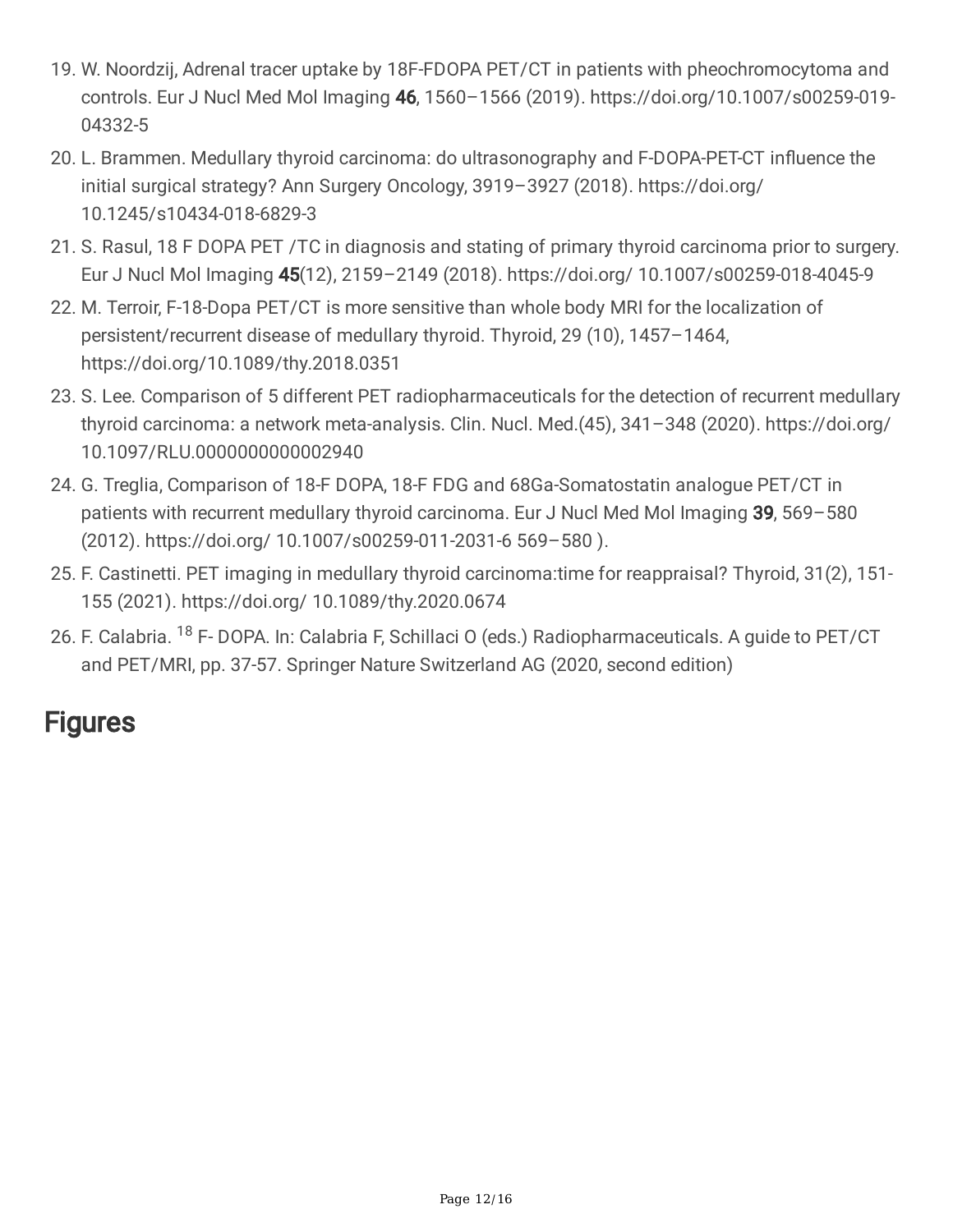

Sixty-nine year-old female with stage III sporadic medullary thyroid cancer. Ctn: 592pg/ml (Ctn DT:12.08 months); CEA:2.9 ng/ml (CEA DT: 16.44 months). A and B: Axial <sup>18</sup>F-DOPA PET/CT image showing one focus of uptake in the liver (seg III / 6mm) . SUV max 4.3. C and D: lytic lesion in left iliac bone, SUV max: 7.4.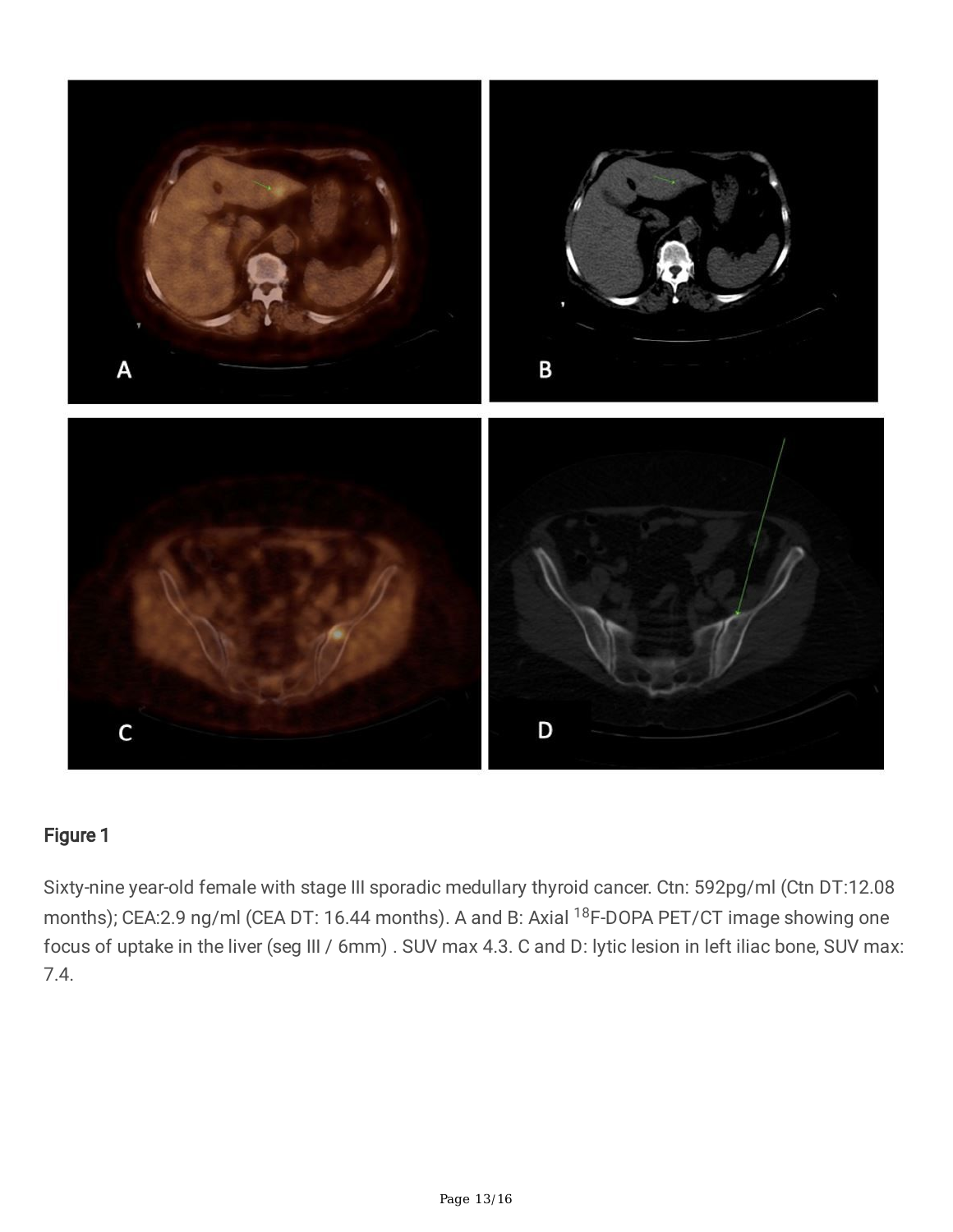

Sixty-five year-old female, stage III sporadic medullary thyroid cancer. Calcitonin: 1136pg/ml. (Doubling time 39.9 months), CEA: 31 ng/ml (Doubling time: 49.4 months). A) and B): Axial; C) and D): coronal <sup>18</sup>F-DOPA PET/CT images showing two avid cervical foci of uptake. A/D: left paratracheal region (SUV max 14.8) and B/C peritracheal (SUV max 12)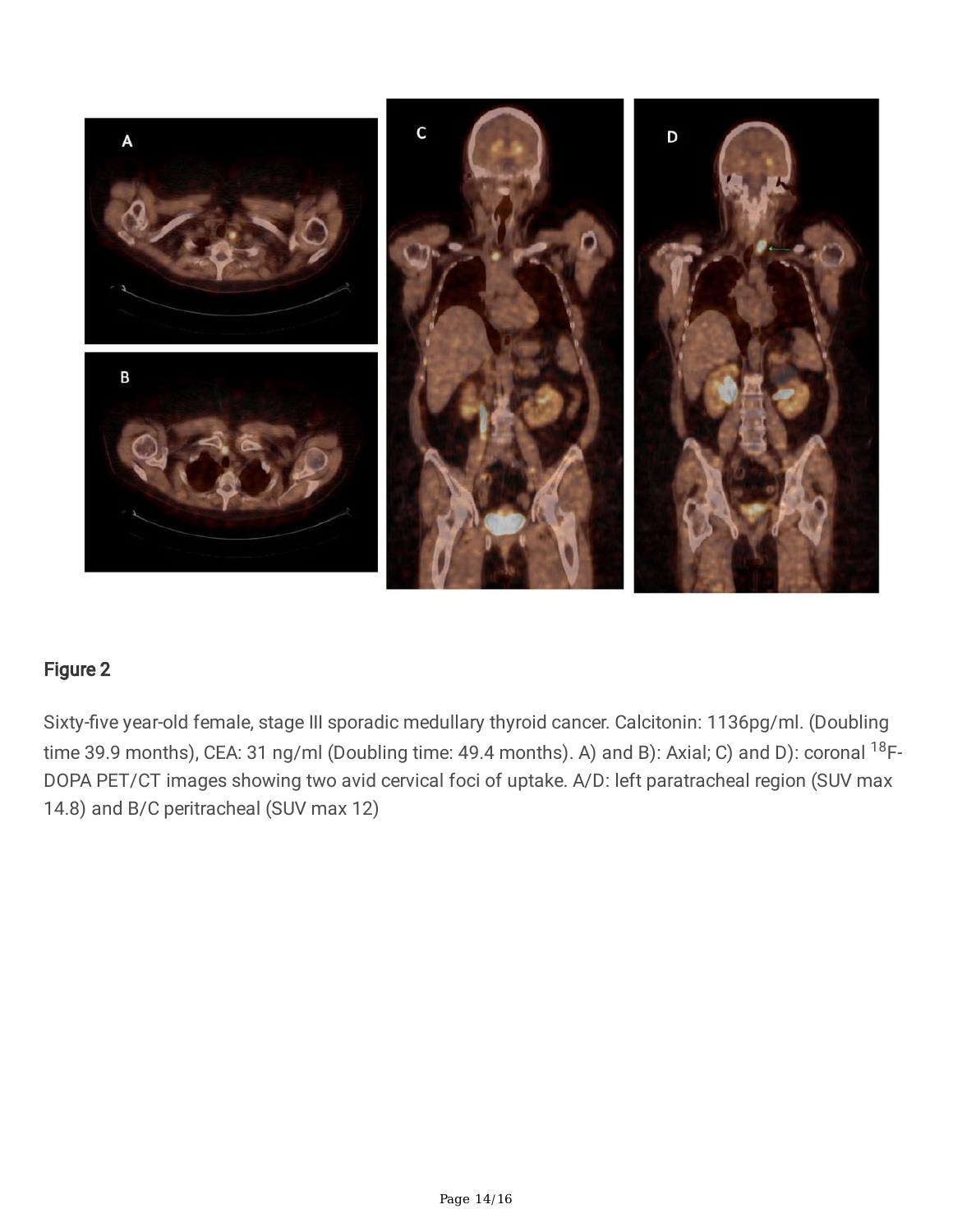

Thirty-six year-old female, stage II hereditary medullary thyroid cancer. Calcitonin: 11270pg/ml (Doubling time 15 months). CEA: 413ng/ml. (Doubling time 23 months). Multiple foci of <sup>18</sup>F DOPA uptake (cervical, liver and vertebrae)